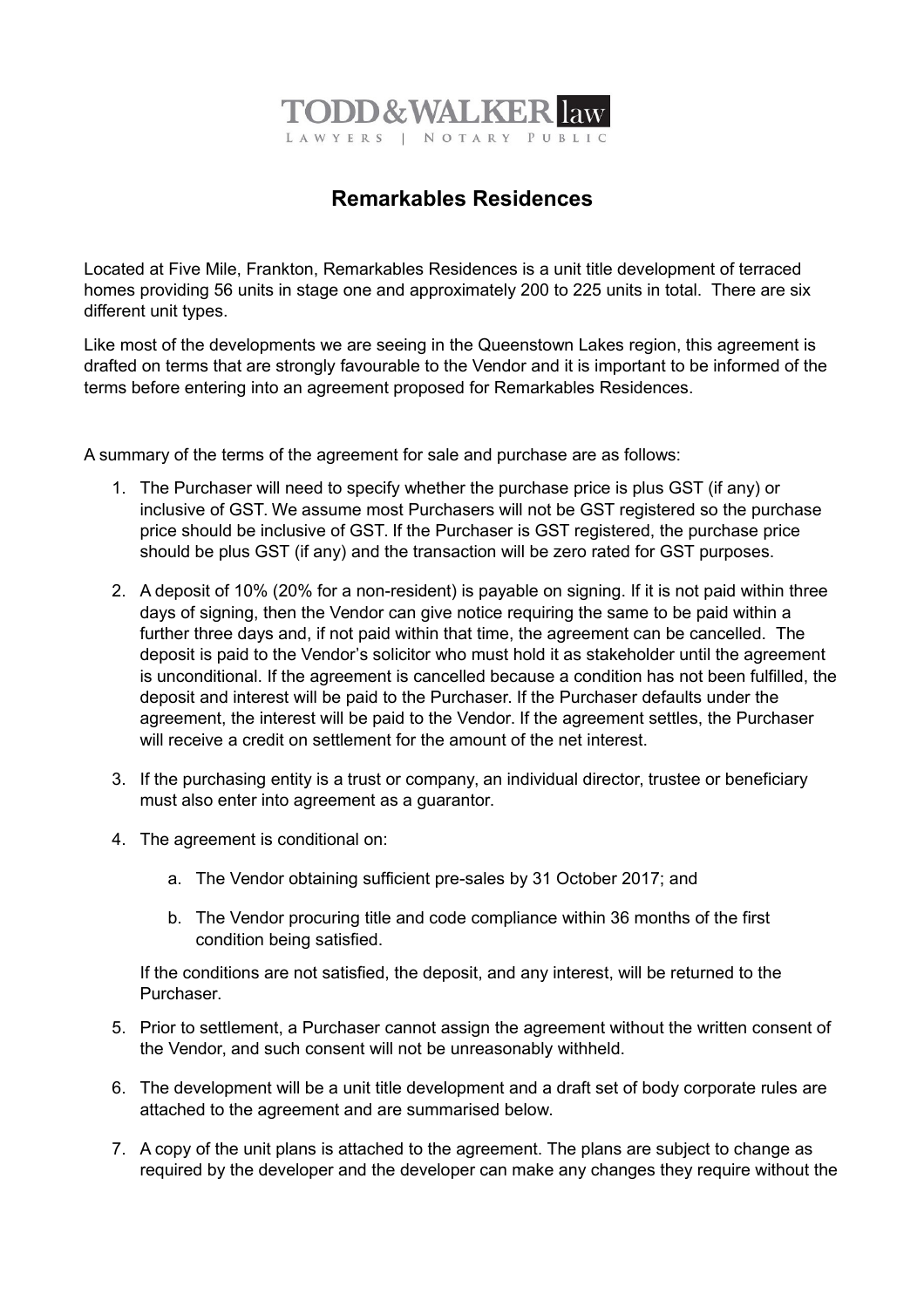Purchaser's approval. If the final area of the unit you purchase differs by more than 5%, the purchase price shall be adjusted upward or downward (as the case may be) by an amount equal to the percentage by which the area has increased or decreased.

- 8. The agreement makes it clear that the developer may make any adjustments or variations to the Unit Plan, Plans and Specifications, staging of the development, and any other aspect whatsoever in relation to the development.
- 9. The Vendor can vary the materials used in the construction of the unit and can substitute like materials provided such amendment or substitution does not materially diminish the value of the unit.
- 10. The agreement specifically provides that the Vendor may grant any easements, encumbrances and consent notices required to complete the development.
- 11. The Vendor is entitled to register a non-opposition covenant against the title for the unit which will prevent the Purchaser from objecting to the Vendors further development.
- 12. The Purchaser is deemed to have accepted the Vendor's title in every respect, and is prohibited from making any objections or requisitions to the title.
- 13. The Purchaser has no right to caveat the Vendor's title.
- 14. The Vendor may, if required by the resource consent or if they choose to, establish an incorporated society to hold and maintain any communal facilities or common areas. If such a society is established, the agreement obliges all Purchasers to become members. There are no draft rules of the society currently available but there will be an annual levy payable by all members. The agreement does not specify a proposed levy.
- 15. The agreement creates a power of attorney in favour of the Vendor for the purpose of signing, and doing, all things necessary to complete the development. This power of attorney will continue for 36 months after settlement and the Vendor can require a Purchaser to enter into a separate deed recording this.
- 16. Settlement will be 7 working days after the later of code compliance or certificate of title issuing. Prior to taking possession, the Purchaser must provide written confirmation that the property has been completed to their satisfaction.
- 17. The Vendor is required to make good defects notified by the Purchaser within three months of practical completion.
- 18. The agreement has two "sunset dates" which allow the Purchaser to cancel if the Vendor has not completed certain acts:
	- a. Three years after the date of the agreement or three years after the date that resource consent for the relevant stage of the development is issued, the Purchaser can cancel the agreement if the Vendor has not lodged the Unit Title Plan with the Council for Council's approval under section 223 of the Resource Management Act.
	- b. If the Unit Title Plan has not been lodged within three years of either the date of the agreement or the date of resource consent, the purchaser can cancel the agreement at any time after three years from the date of the issue of the section 223 certificate from Council if the Vendor has not obtained a separate certificate of title for the unit.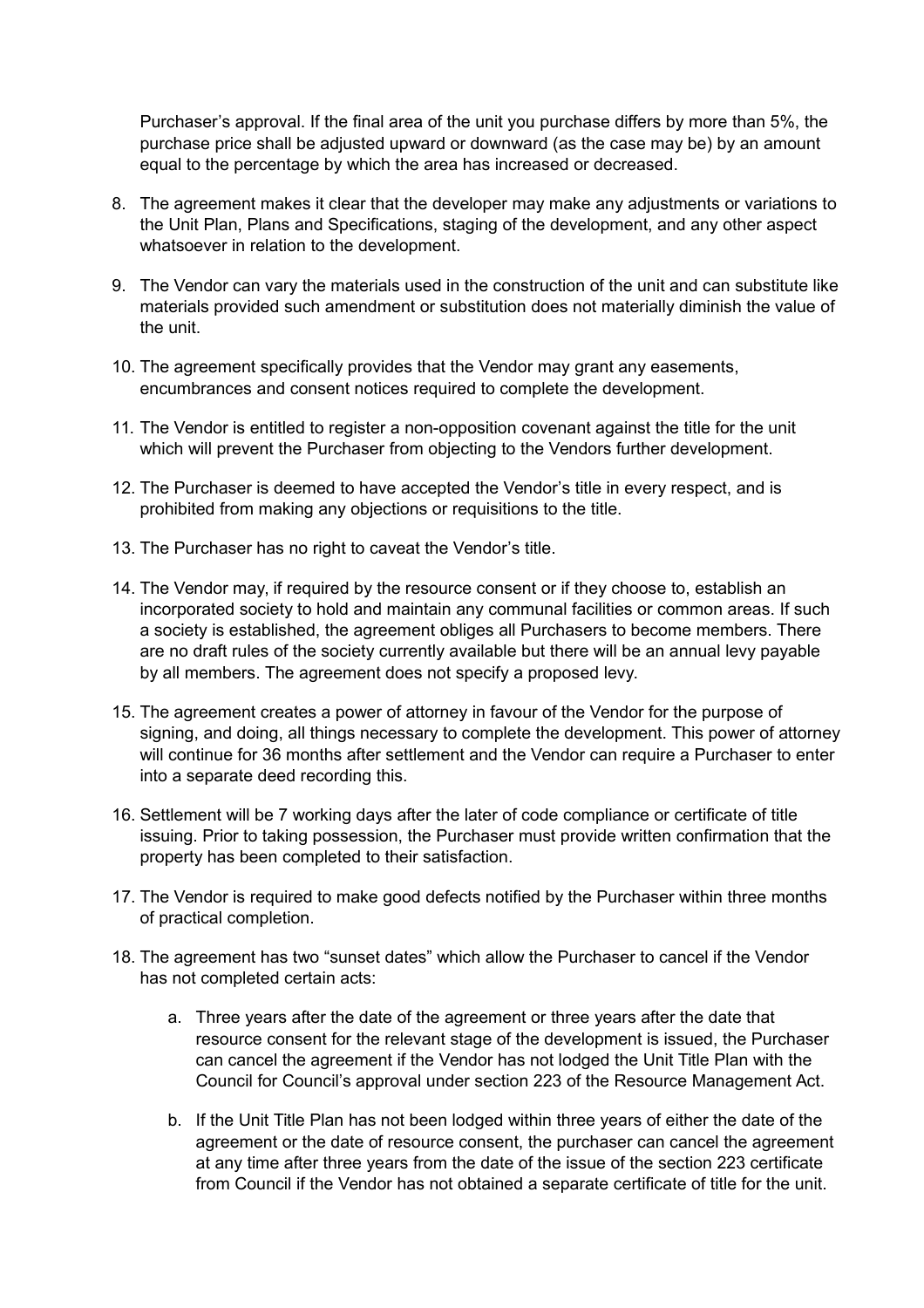## Body Corporate Rules

- 1. The draft body corporate rules are attached to the agreement.
- 2. These contain numerous restrictions on use of the individual properties and the common areas and security and safety requirements which a prospective Purchaser will need to read carefully and ensure they comply with.
- 3. Each owner is required to pay an annual levy. An initial budget and levy has not been set.
- 4. Owners are not to damage or deface common property and must only use common property for its intended use.
- 5. Alcohol may not be consumed in any part of the common property and the Body Corporate may specify parts of the common property that will be smoke free.
- 6. Aerials, satellite dishes and antenna may not be fixed to the exterior of a unit or common property without the prior written consent of the Body Corporate.
- 7. Rubbish must not be left in common areas, except those designated for rubbish collection.
- 8. Each owner is to ensure that their unit and any garden or yard within the unit is kept neat and tidy.
- 9. The Body Corporate may erect fences on an accessory unit for privacy and these are not to be removed, altered or painted by owners.
- 10. Owner are not allowed pets, other than fish or small birds, without the consent of the body corporate.
- 11. The exterior of a unit cannot be altered, including changing the colour of the exterior, without the prior consent of the Body Corporate.
- 12. An owner cannot erect or fix any washing line outside a unit or to the exterior of a unit or install an air conditioning unit or heat pump without the consent of the Body Corporate.
- 13. The colour and design of all curtains and blinds is to be approved by the Body Corporate and only white linings are allowed.
- 14. An owner may not make or permit noise or behaviour, in a unit or the common property, that is likely to interfere with the use and enjoyment of other owners.

A number of the above conditions are standard clauses for this type of development.

**Again, we stress that the above is purely a summary of the specific terms of the agreement and draft body corporate rules. Purchasers should read the agreements in full as, upon signing, it will constitute a binding agreement. Once you have done so please contact us for clarification on any matters.**